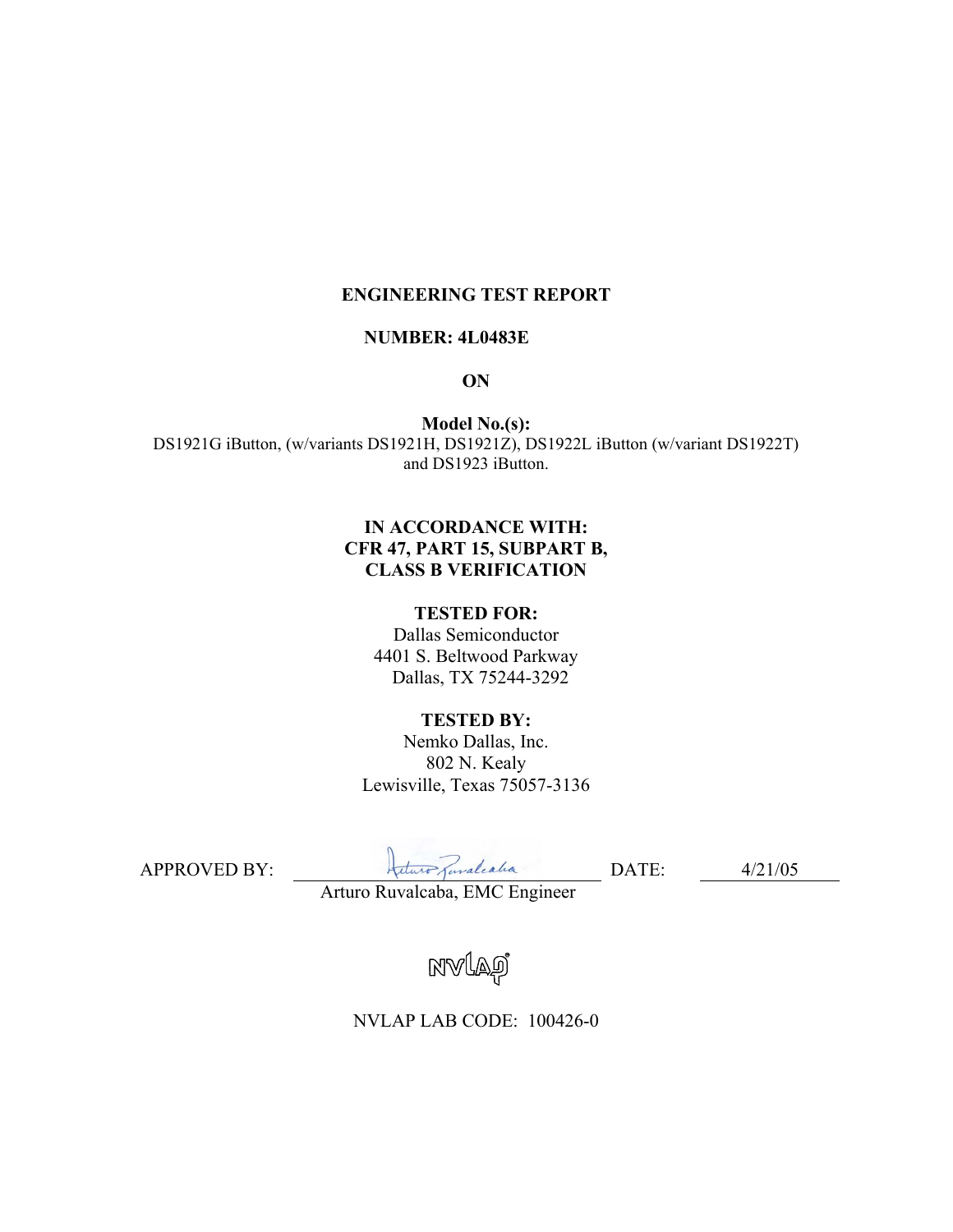# **Table of Contents**

| <b>SECTION 2.</b> |                                                                |  |
|-------------------|----------------------------------------------------------------|--|
|                   |                                                                |  |
|                   |                                                                |  |
|                   |                                                                |  |
|                   |                                                                |  |
|                   |                                                                |  |
|                   | TEST DATA-RADIATED EMISSIONS, ELECTRIC FIELD, TEST#REHE-01  13 |  |
| <b>SECTION 6.</b> |                                                                |  |
|                   |                                                                |  |
|                   |                                                                |  |
| <b>SECTION 8.</b> |                                                                |  |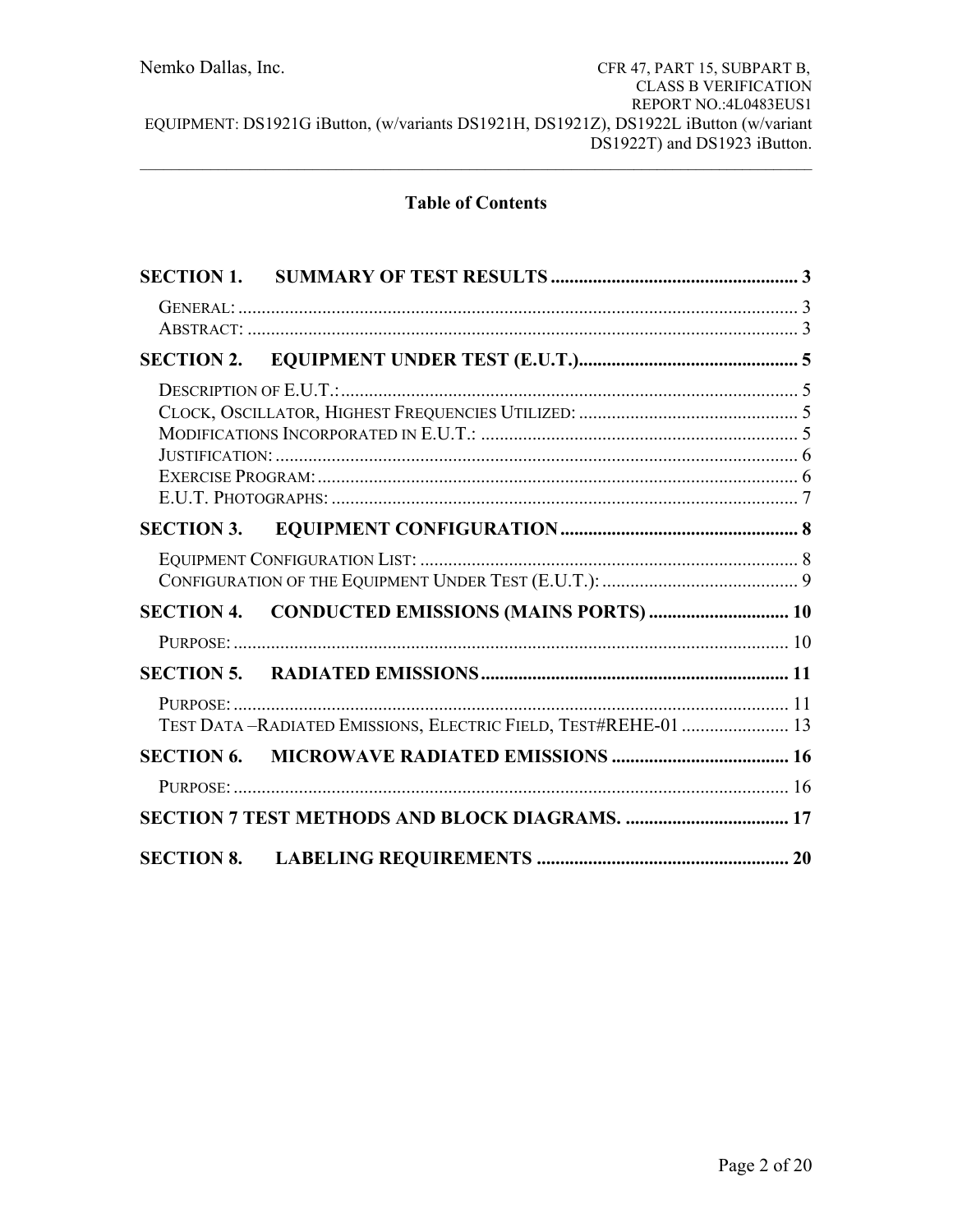$\mathcal{L}_\mathcal{L} = \{ \mathcal{L}_\mathcal{L} = \{ \mathcal{L}_\mathcal{L} = \{ \mathcal{L}_\mathcal{L} = \{ \mathcal{L}_\mathcal{L} = \{ \mathcal{L}_\mathcal{L} = \{ \mathcal{L}_\mathcal{L} = \{ \mathcal{L}_\mathcal{L} = \{ \mathcal{L}_\mathcal{L} = \{ \mathcal{L}_\mathcal{L} = \{ \mathcal{L}_\mathcal{L} = \{ \mathcal{L}_\mathcal{L} = \{ \mathcal{L}_\mathcal{L} = \{ \mathcal{L}_\mathcal{L} = \{ \mathcal{L}_\mathcal{$ 

# **Section 1. Summary of Test Results**

## **General:**

### **All measurements are traceable to national standards.**

These tests were conducted on a sample of the equipment for the purpose of demonstrating compliance with CFR 47, Part 15, Subpart B for Class B Digital Devices.

These tests were conducted using measurement procedures of ANSI C63.4-2001.

The equipment was tested for conducted emissions from 0.150 MHz to 30 MHz using a 50 microhenry line impedance stabilization network (L.I.S.N.) as described in ANSI C63.4-2001. Peripheral equipment was also operated through a 50 microhenry L.I.S.N.

The equipment was tested for radiated emissions from 30 MHz to 1000 MHz in accordance with the requirements of CFR 47, Part 15, Subpart B. Equipment with oscillator frequencies above 107 MHz were tested to the fifth harmonic or in accordance with the requirements of CFR 47, Part 15.33. Frequencies were initially identified in a large shielded room. Amplitude measurements were made on an outdoor Open Area Test Site. Details of the outdoor site are on file with the FCC.

| ADStract.                        |                                              |          |
|----------------------------------|----------------------------------------------|----------|
| Name of Test                     | <b>Basic Standard</b>                        | Results  |
| Conducted Emissions (Mains port) | CFR 47, Part 15, Subpart B, Para. No. 15.107 | N/A      |
| <b>Radiated Emissions</b>        | CFR 47, Part 15, Subpart B, Para. No. 15.109 | Complies |
| Microwave Radiated Emissions     | CFR 47, Part 15, Subpart B, Para. No. 15.109 | N/A      |

# **Abstract:**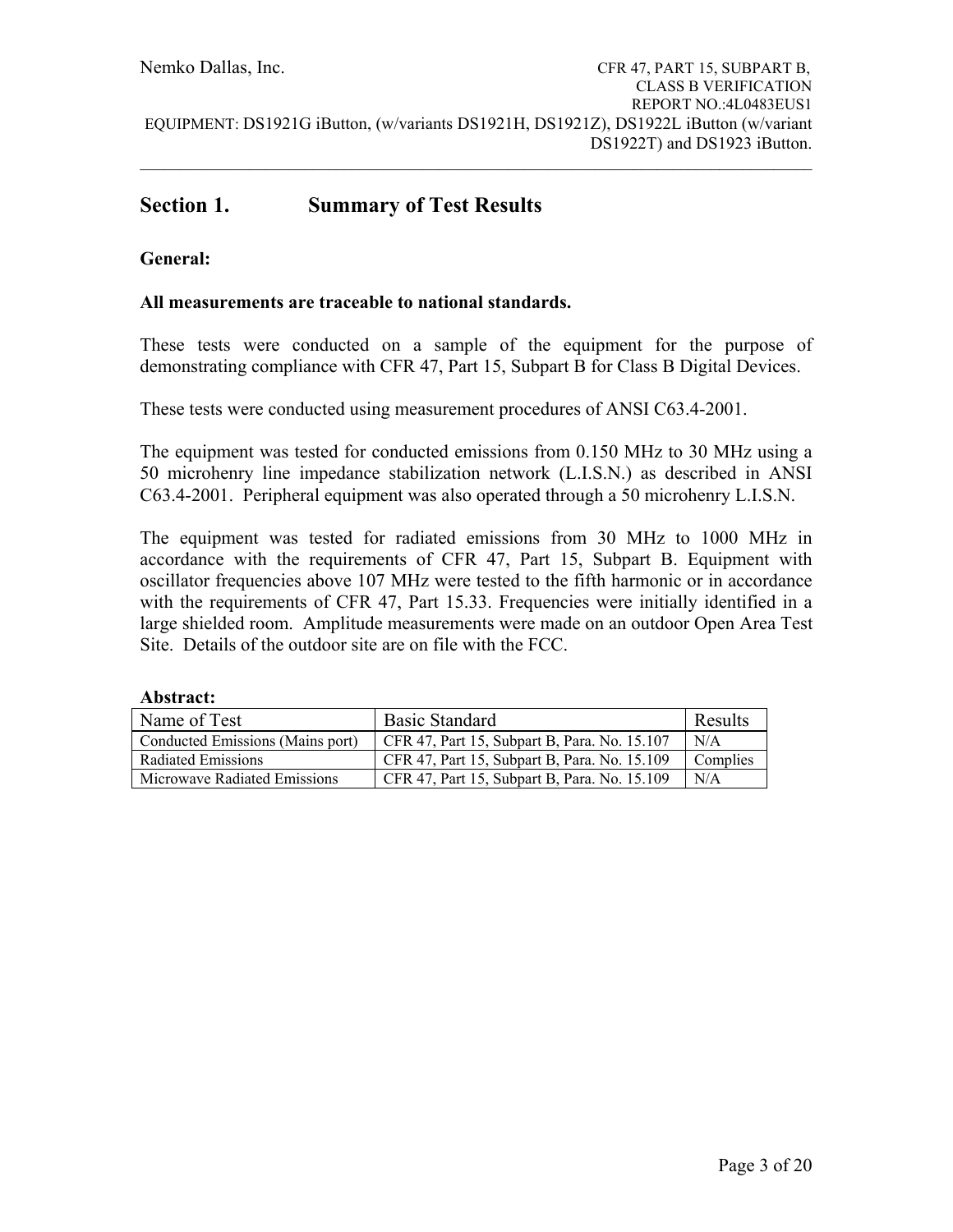Nemko Dallas, Inc. authorizes the above named company to reproduce this report provided it is reproduced in its entirety, for use by the company's employees only.

 $\mathcal{L}_\mathcal{L} = \{ \mathcal{L}_\mathcal{L} = \{ \mathcal{L}_\mathcal{L} = \{ \mathcal{L}_\mathcal{L} = \{ \mathcal{L}_\mathcal{L} = \{ \mathcal{L}_\mathcal{L} = \{ \mathcal{L}_\mathcal{L} = \{ \mathcal{L}_\mathcal{L} = \{ \mathcal{L}_\mathcal{L} = \{ \mathcal{L}_\mathcal{L} = \{ \mathcal{L}_\mathcal{L} = \{ \mathcal{L}_\mathcal{L} = \{ \mathcal{L}_\mathcal{L} = \{ \mathcal{L}_\mathcal{L} = \{ \mathcal{L}_\mathcal{$ 

Any use which a third party makes of this report, or any reliance on or decisions to be made based on it, are the responsibility of such third parties. Nemko Dallas, Inc. accepts no responsibility for damages, if any, suffered by any third party as a result of decisions made or actions based on this report.

This report applies only to the item/s tested and does not constitute endorsement by the United States of America.

# THE FOLLOWING DEVIATIONS FROM, ADDITIONS TO, OR EXCLUSIONS FROM THE TEST SPECIFICATIONS HAVE BEEN MADE: **NONE**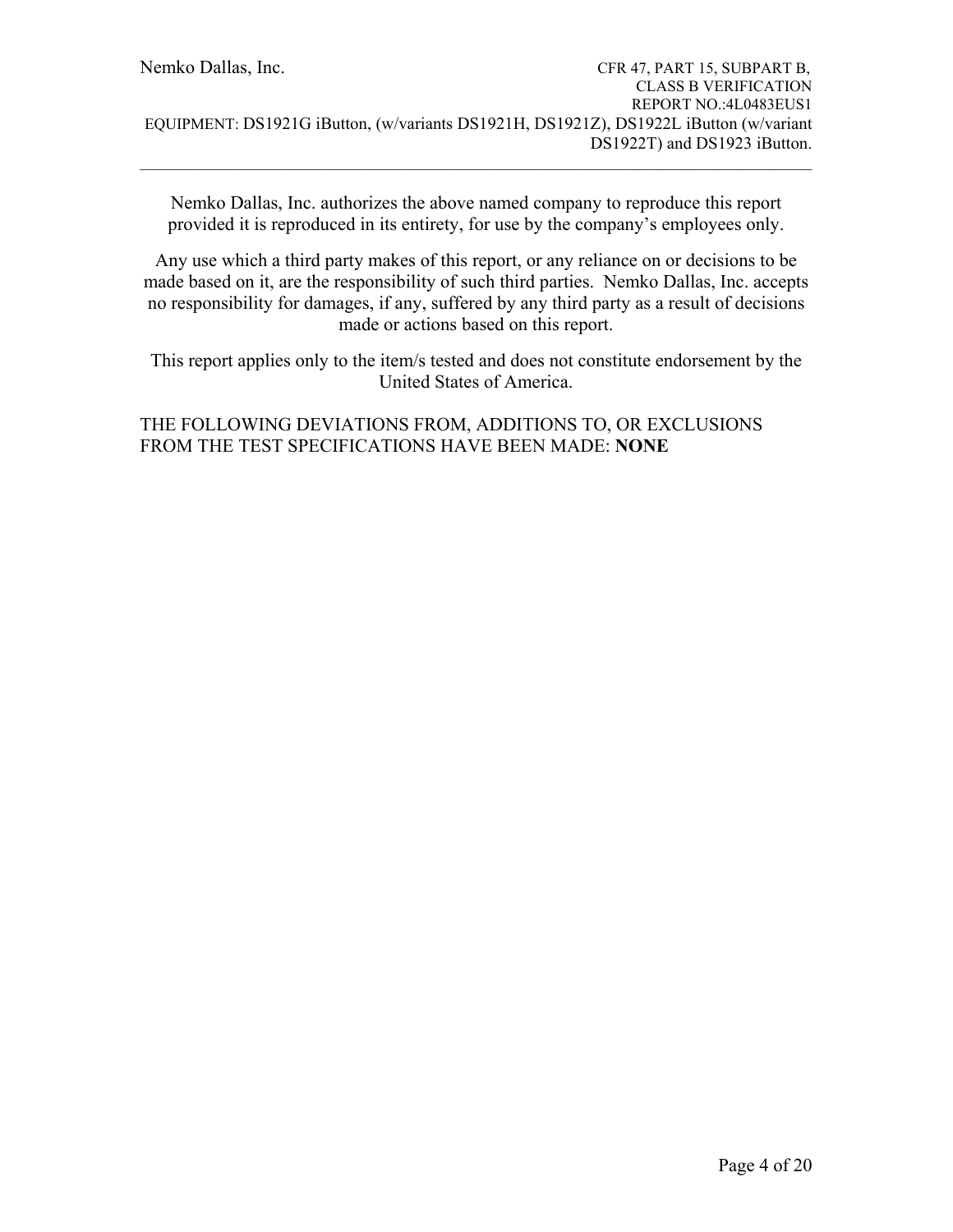# **Section 2. Equipment Under Test (E.U.T.)**

| Manufacturer:             | Dallas Semiconductor                                                                                          |
|---------------------------|---------------------------------------------------------------------------------------------------------------|
| Name:                     | THERMOCHRON/HYGROCHRON                                                                                        |
| Model Number:             | DS1921G iButton, (w/variants DS1921H, DS1921Z),<br>DS1922L iButton (w/variant DS1922T)<br>and DS1923 iButton. |
| Serial Number:            | None                                                                                                          |
| Part Number:              | DS1923-F5 DS1921G-F50                                                                                         |
| <b>Production Status:</b> | Preproduction                                                                                                 |
| E.U.T. Arrival Date:      | 4/9/2005                                                                                                      |

# **Description of E.U.T.:**

# TEMP LOGGER and TEMP/HUMIDITY LOGGER

## **Clock, Oscillator, Highest Frequencies Utilized:**

### 4MHz

## **Modifications Incorporated in E.U.T.:**

The E.U.T. has not been modified from what is described by the brand name and unique type identification stated above.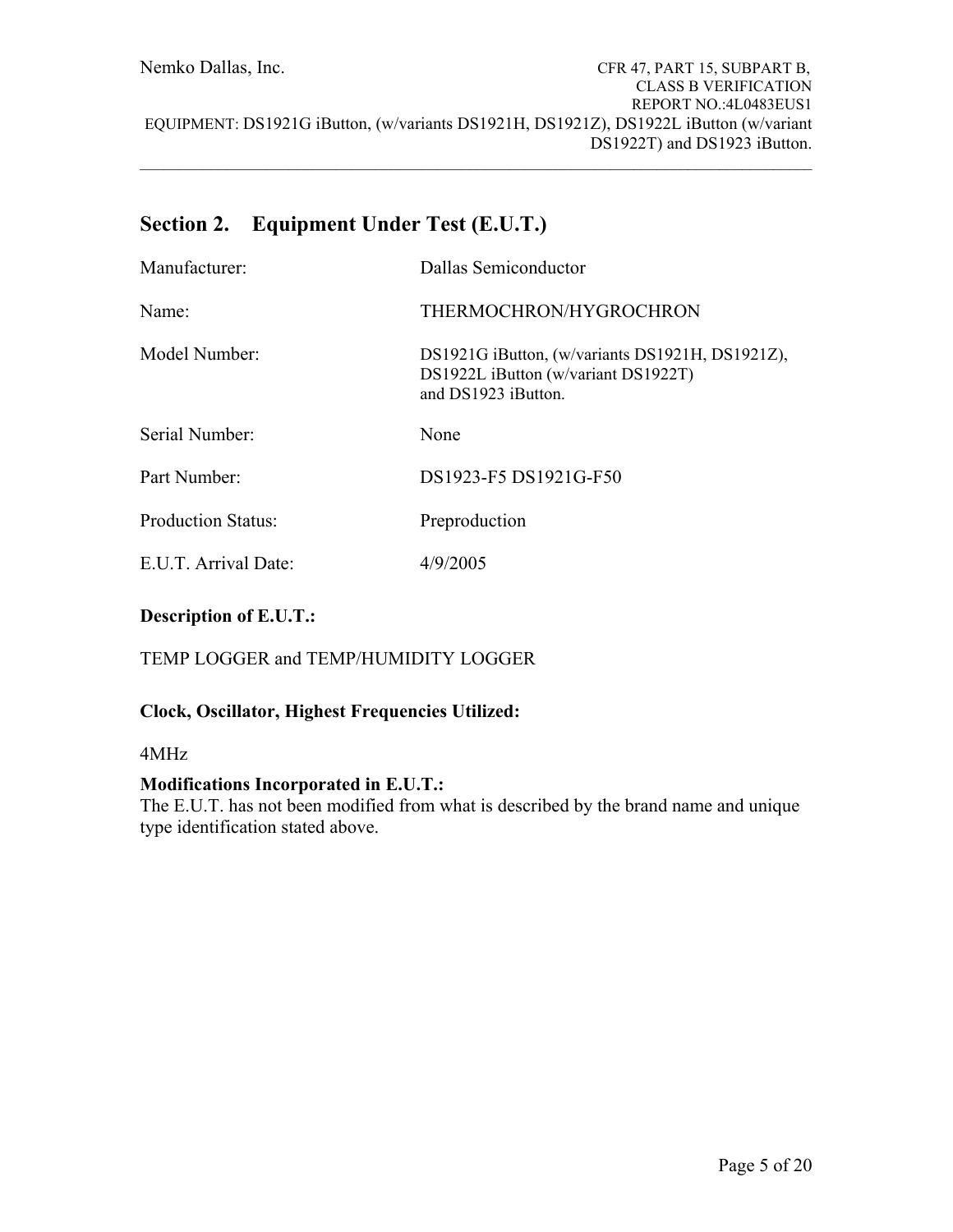## **Justification:**

The E.U.T. was configured for testing as per typical installation. Position and bundling of cables were investigated to establish maximum amplitude of emissions.

The following combinations were investigated to establish worst-case configuration: Data Logging Mission

## **Exercise Program:**

The E.U.T. exercise program used during radiated and conducted testing was designed to exercise the various system components in a manner similar to typical use.

The EUT was in the following exercise mode: Data Logging Mission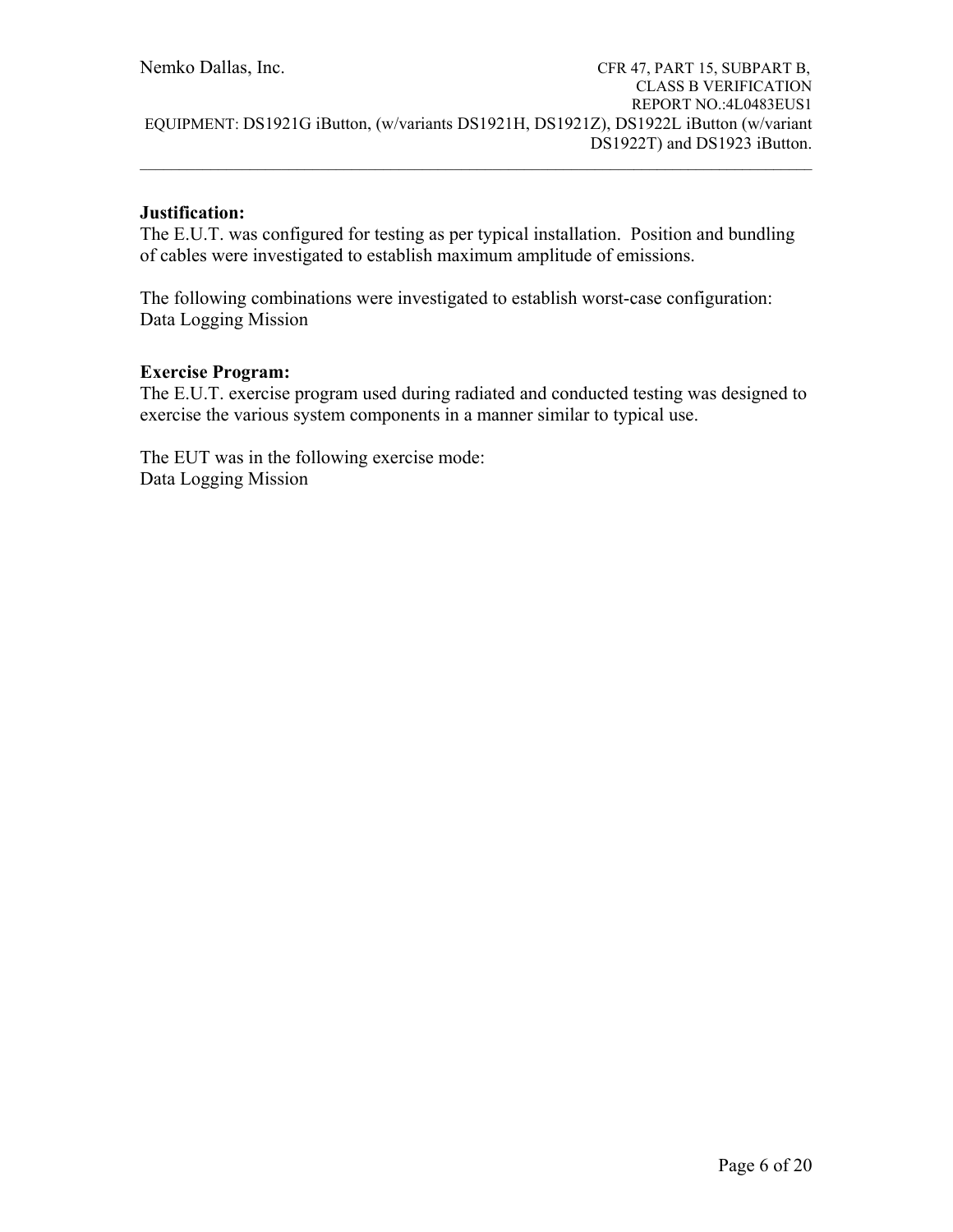



 $\mathcal{L}_\mathcal{L} = \{ \mathcal{L}_\mathcal{L} = \{ \mathcal{L}_\mathcal{L} = \{ \mathcal{L}_\mathcal{L} = \{ \mathcal{L}_\mathcal{L} = \{ \mathcal{L}_\mathcal{L} = \{ \mathcal{L}_\mathcal{L} = \{ \mathcal{L}_\mathcal{L} = \{ \mathcal{L}_\mathcal{L} = \{ \mathcal{L}_\mathcal{L} = \{ \mathcal{L}_\mathcal{L} = \{ \mathcal{L}_\mathcal{L} = \{ \mathcal{L}_\mathcal{L} = \{ \mathcal{L}_\mathcal{L} = \{ \mathcal{L}_\mathcal{$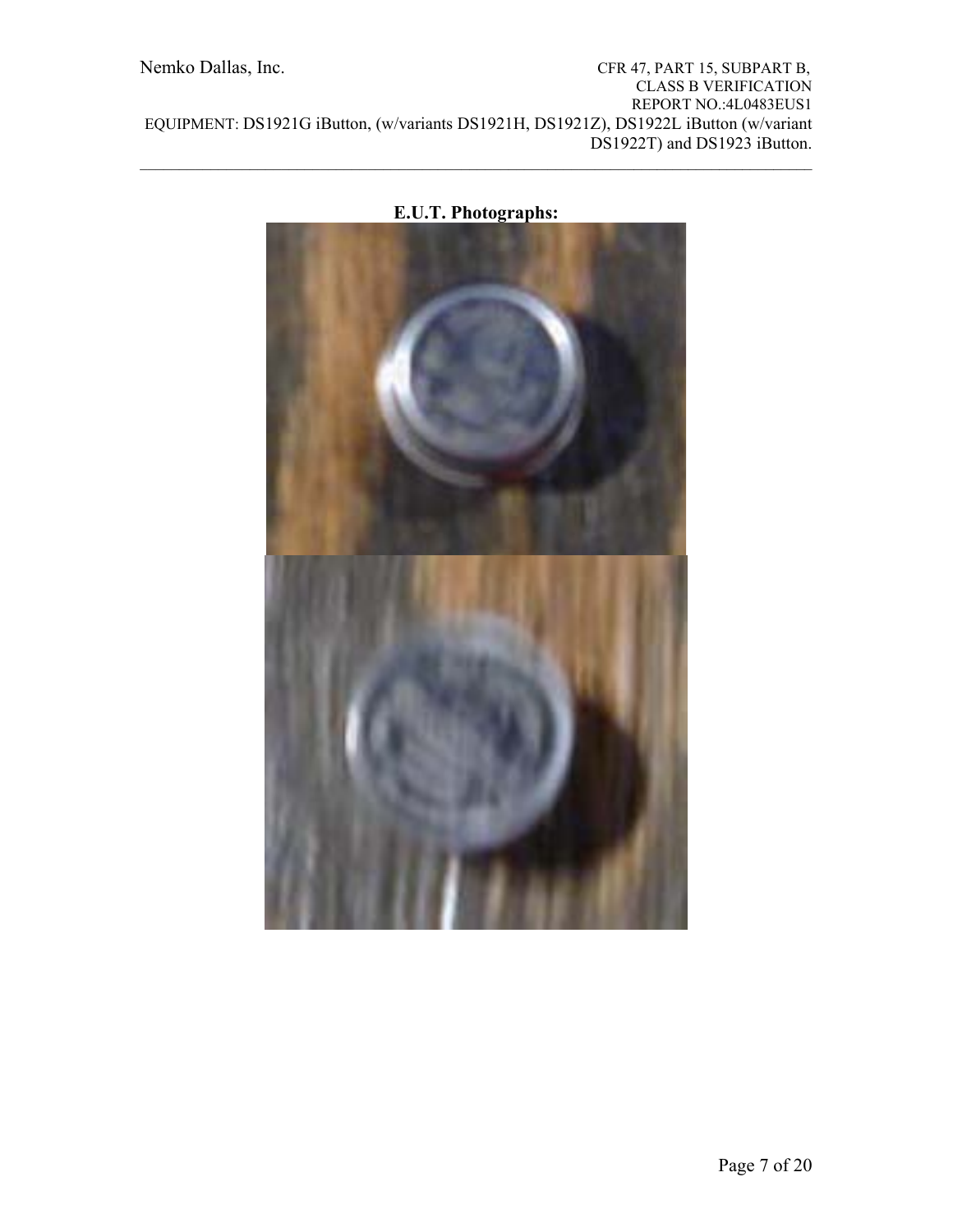# **Section 3. Equipment Configuration**

#### **EQUIPMENT CONFIGURATION LIST (HARDWARE/PERIPHERALS):**

Place an "\*" next to EUT and any item that is part of the EUT.

| Item         | $\mathcal{H}$ | <b>Generic Description</b> | Manufacturer         | Model No.   | Serial # | Rev. FCC ID Status <sup>1</sup> |
|--------------|---------------|----------------------------|----------------------|-------------|----------|---------------------------------|
| (A)          | $\ast$        | <b>TEMP LOGGER</b>         | Dallas Semiconductor | DS1921G-F50 |          | $\overline{\mathbf{3}}$         |
| (B)          |               | TEMP/HUMITY LOGGER         | Dallas Semiconductor | DS1923-F5   |          | $\overline{\mathbf{3}}$         |
| (C)          |               |                            |                      |             |          |                                 |
| (D)          |               |                            |                      |             |          |                                 |
| (E)          |               |                            |                      |             |          |                                 |
| (F)          |               |                            |                      |             |          |                                 |
| (G)          |               |                            |                      |             |          |                                 |
| (H)          |               |                            |                      |             |          |                                 |
| $\mathbf{I}$ |               |                            |                      |             |          |                                 |
| (J)          |               |                            |                      |             |          |                                 |
| (K)          |               |                            |                      |             |          |                                 |
| (L)          |               |                            |                      |             |          |                                 |

 $\frac{1}{1}$  FCC ID STATUS<br>1. FCC DOC

3. None - (If performing FCC testing, contact lab manager)

2. FCC A/B Verification 4. Certification (include FCC ID in parenthesis)

#### **INTER-CONNECTION CABLES:**

Place an "\*" next to EUT and any item that is part of the EUT.

| Item | $\star$ | Cable Type | Manufacturer | Ln(m) | Term† | Shield | Qty. |
|------|---------|------------|--------------|-------|-------|--------|------|
| (1)  |         |            |              |       |       |        |      |
| (2)  |         |            |              |       |       |        |      |
| (3)  |         |            |              |       |       |        |      |
| (4)  |         |            |              |       |       |        |      |
| (5)  |         |            |              |       |       |        |      |
| (6)  |         |            |              |       |       |        |      |
| (7)  |         |            |              |       |       |        |      |
| (8)  |         |            |              |       |       |        |      |
| (9)  |         |            |              |       |       |        |      |
| (10) |         |            |              |       |       |        |      |
| (11) |         |            |              |       |       |        |      |
| (12) |         |            |              |       |       |        |      |
| (13) |         |            |              |       |       |        |      |

#### **² TERMINATION**

- 1. Peripheral 4. Resistive<br>2. Loopback 5. Remote E
- 2. Loopback 5. Remote Equipment<br>3. EUT 6. Other
	- 6. Other

### **Equipment Configuration List:**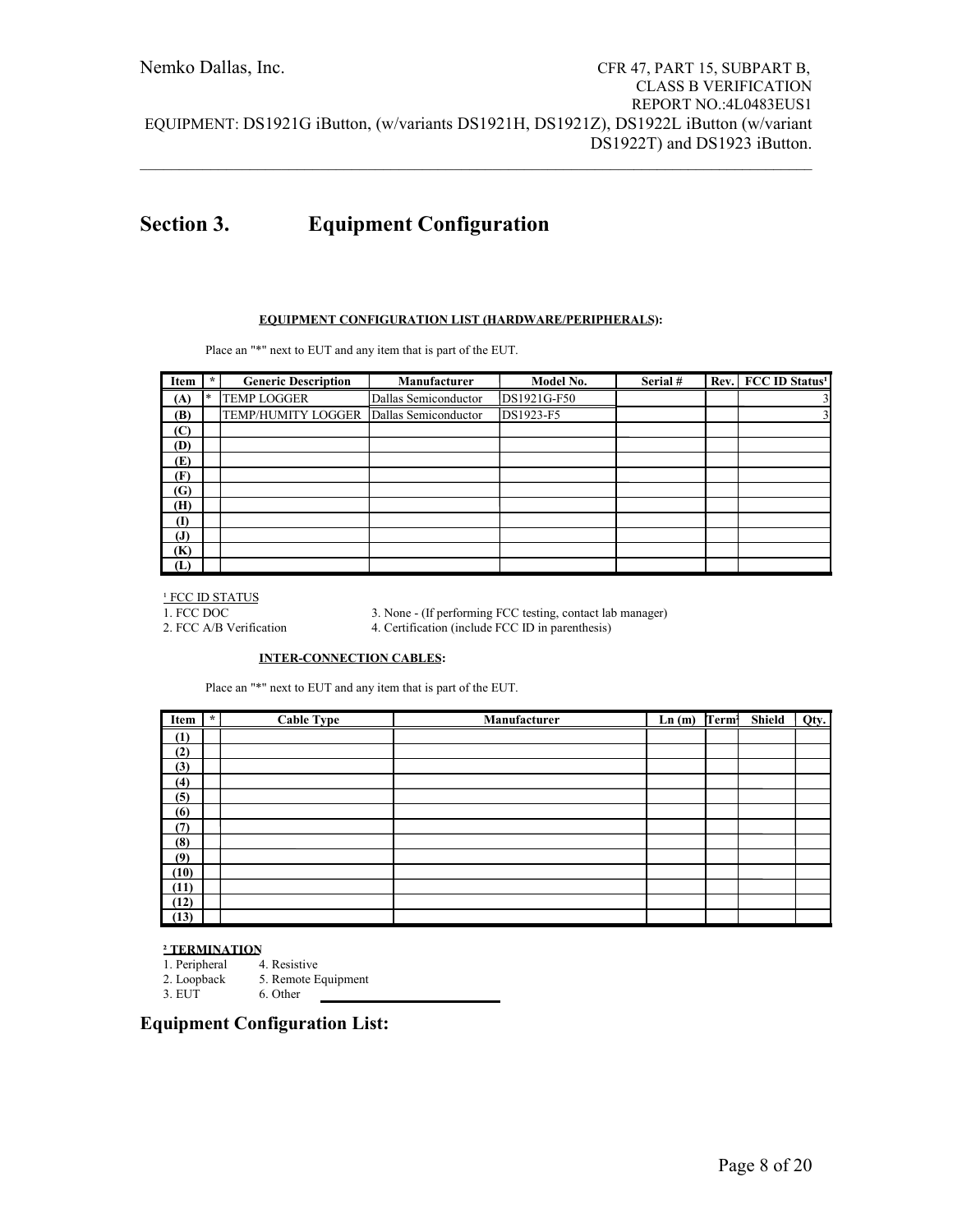# **Configuration of the Equipment Under Test (E.U.T.):**

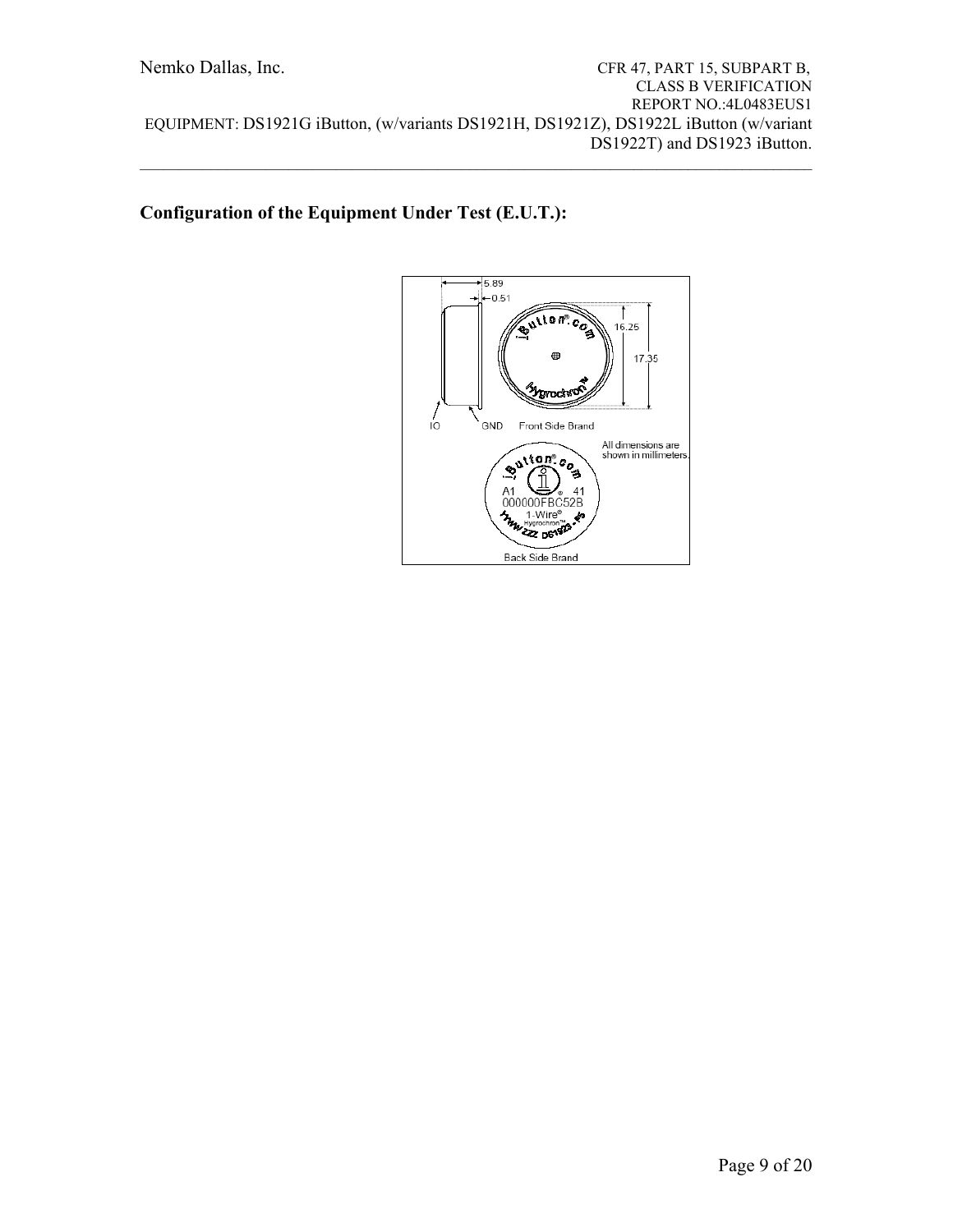# **Section 4. Conducted Emissions (Mains ports)**

# **Purpose:**

The test is intended to demonstrate the compliance of the Equipment Under Test (E.U.T.) to the limits for conducted disturbance as defined by CFR 47, Part 15, Subpart B, Class B, and Paragraph Number 15.107.

Conducted Emissions testing was not performed for the following reason:

A 3VDC BATTERY POWER THE EUT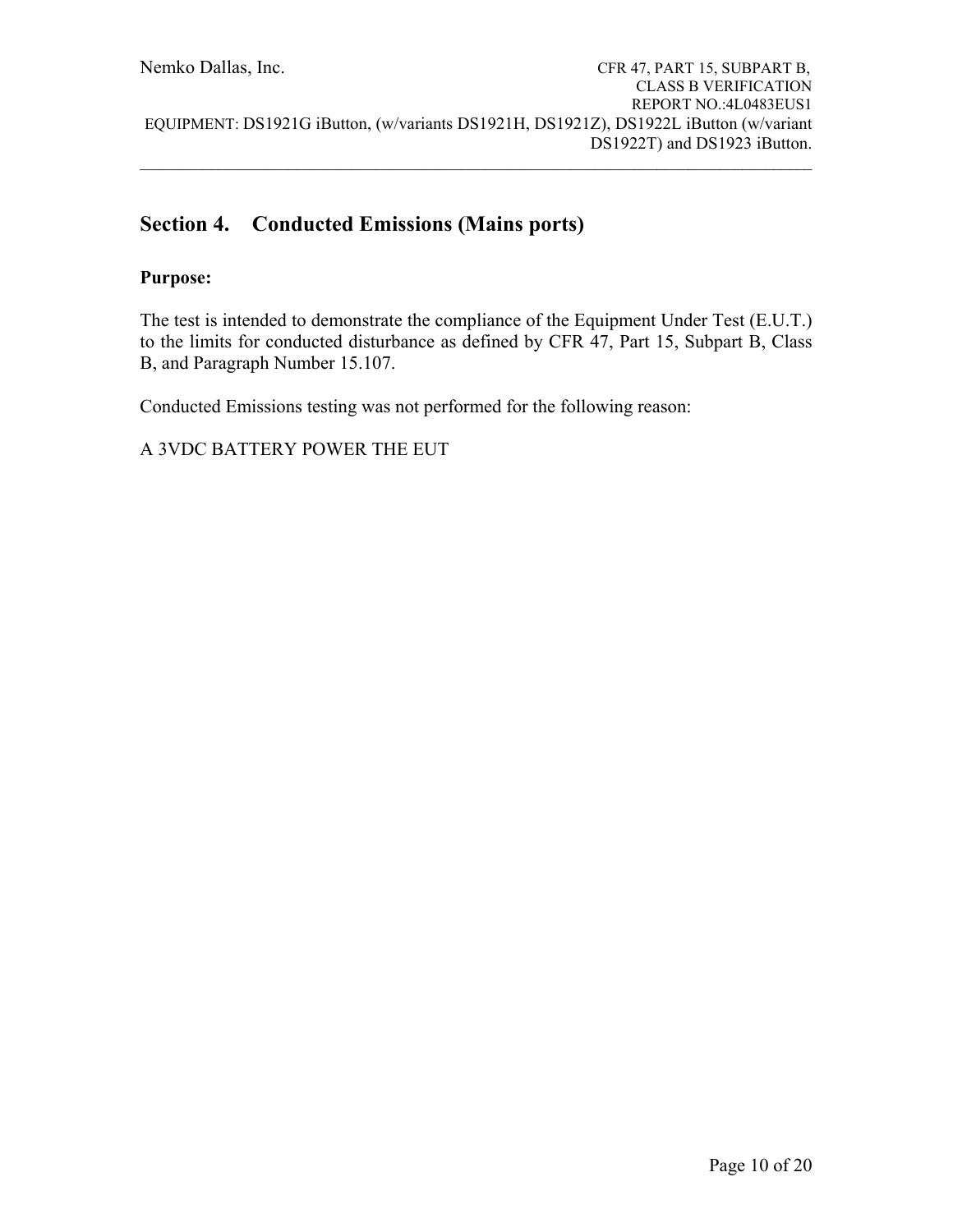# **Section 5. Radiated Emissions**

# **Purpose:**

The tests are intended to demonstrate the compliance of the Equipment Under Test (E.U.T.) to the limits for radiated emissions as defined by CFR 47, Part 15, Subpart B, Class B, Paragraph Number 15.109.

# **Specification Limits:**

| <b>Frequency Range (MHz)</b> | 3m Limits (dBuV) | 10m Limits Limits (dBuV) |
|------------------------------|------------------|--------------------------|
| 30-88                        | 40               |                          |
| 88-216                       | 43.5             | 33.5                     |
| 216-960                      | 46               | 36                       |
| Above 960                    | 54               | 44                       |

Limits for conducted disturbance at the mains ports

# **Method of Measurement (Procedure ANSI C63.4-2001):**

The equipment was prescanned in a shielded room using a spectrum analyzer and broadband antenna. A list of frequencies was compiled for investigation in the open field. The equipment was then moved to an open area test site where amplitude measurements were made at a distance of 10 meters. The bandwidth was set to 100 kHz and the detector function was CISPR Quasi-Peak. Any emission within 6 dB of the specification limit is re-measured using a reference tuned dipole antenna per ANSI C63.4.

Any emissions above 1 GHz were measured with a horn antenna and low noise preamplifier at a distance of 3 meters.

See Sections 7 and 8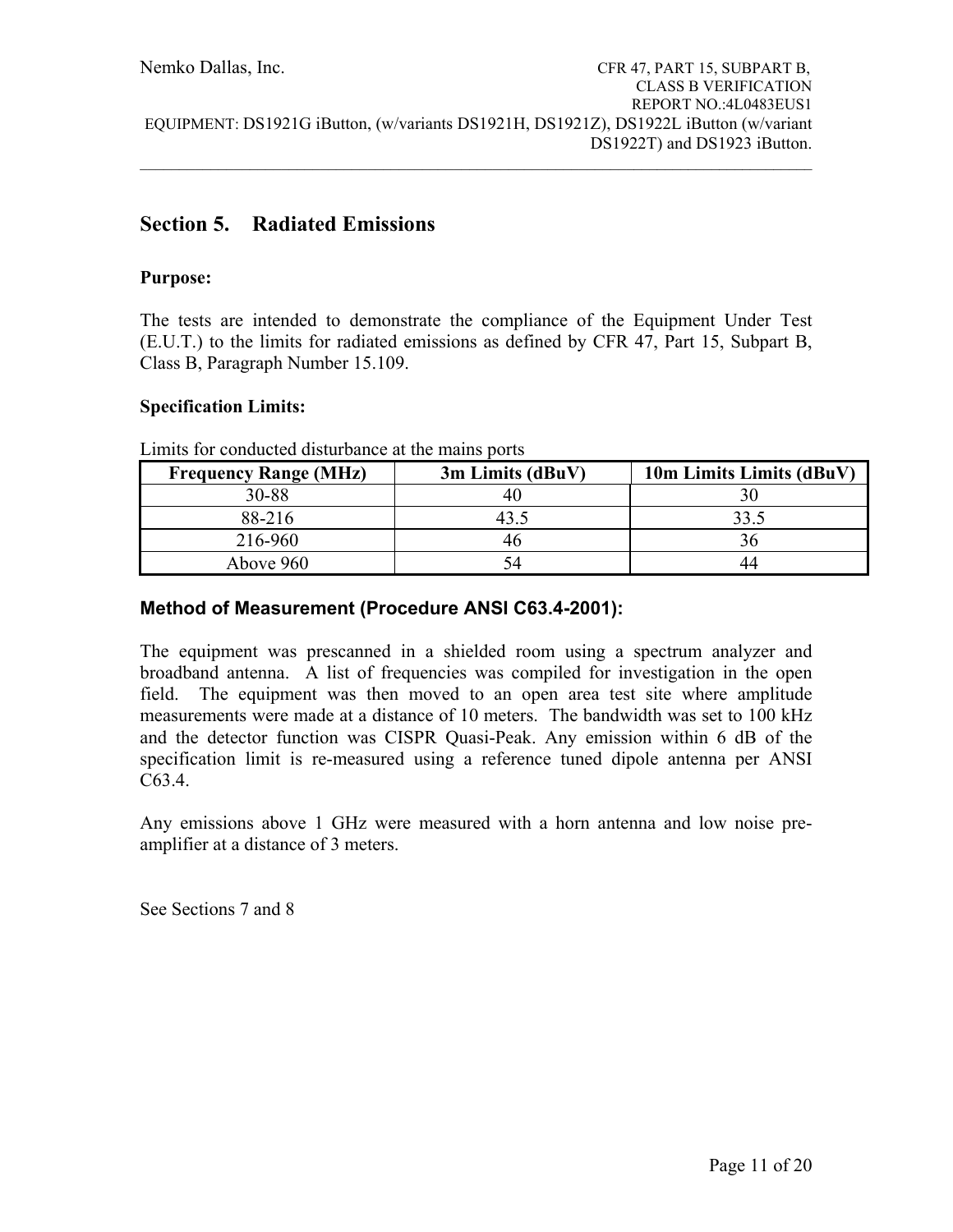Nemko Dallas, Inc. CFR 47, PART 15, SUBPART B, CLASS B VERIFICATION REPORT NO.:4L0483EUS1 EQUIPMENT: DS1921G iButton, (w/variants DS1921H, DS1921Z), DS1922L iButton (w/variant DS1922T) and DS1923 iButton.  $\mathcal{L}_\mathcal{L} = \{ \mathcal{L}_\mathcal{L} = \{ \mathcal{L}_\mathcal{L} = \{ \mathcal{L}_\mathcal{L} = \{ \mathcal{L}_\mathcal{L} = \{ \mathcal{L}_\mathcal{L} = \{ \mathcal{L}_\mathcal{L} = \{ \mathcal{L}_\mathcal{L} = \{ \mathcal{L}_\mathcal{L} = \{ \mathcal{L}_\mathcal{L} = \{ \mathcal{L}_\mathcal{L} = \{ \mathcal{L}_\mathcal{L} = \{ \mathcal{L}_\mathcal{L} = \{ \mathcal{L}_\mathcal{L} = \{ \mathcal{L}_\mathcal{$ 

| Test #:                                  | REHE-01        |
|------------------------------------------|----------------|
| <b>Tested By:</b>                        | Kevin Rose     |
| Date of Tests:                           | 4/11/2005      |
| <b>Test Conditions:</b><br>Test Voltage: | 3 VDC          |
| Temperature:                             | $21^{\circ}$ C |
| Humidity:                                | 42%            |

# **Test Results:**

The E.U.T. complies.

No emissions were detected within 20 db of the limit

# **TEST EQUIPMENT**

| Asset  | Description            | Manufacturer | Model Number    | Serial Number | Last Cal  | Cal Due  |
|--------|------------------------|--------------|-----------------|---------------|-----------|----------|
| Number |                        |              |                 |               |           |          |
| 1480   | Bilog Antenna          | Schaffner-   | <b>CBL6111C</b> | 2572          | CalNotReq | N/A      |
|        |                        | Chase        |                 |               |           |          |
| 1484   | Cable $2.0 - 18.0$ Ghz | <b>Storm</b> | PR90-010-072    | N/A           | 08/26/04  | 08/26/05 |
| 791    | PREAMP, 25dB           | ICC.         | LNA25           | 398           | 11/12/04  | 11/12/05 |
| 1464   | Spectrum analyzer      | Hewlett      | 8563E           | 3551A04428    | 07/30/04  | 07/31/06 |
|        |                        | Packard      |                 |               |           |          |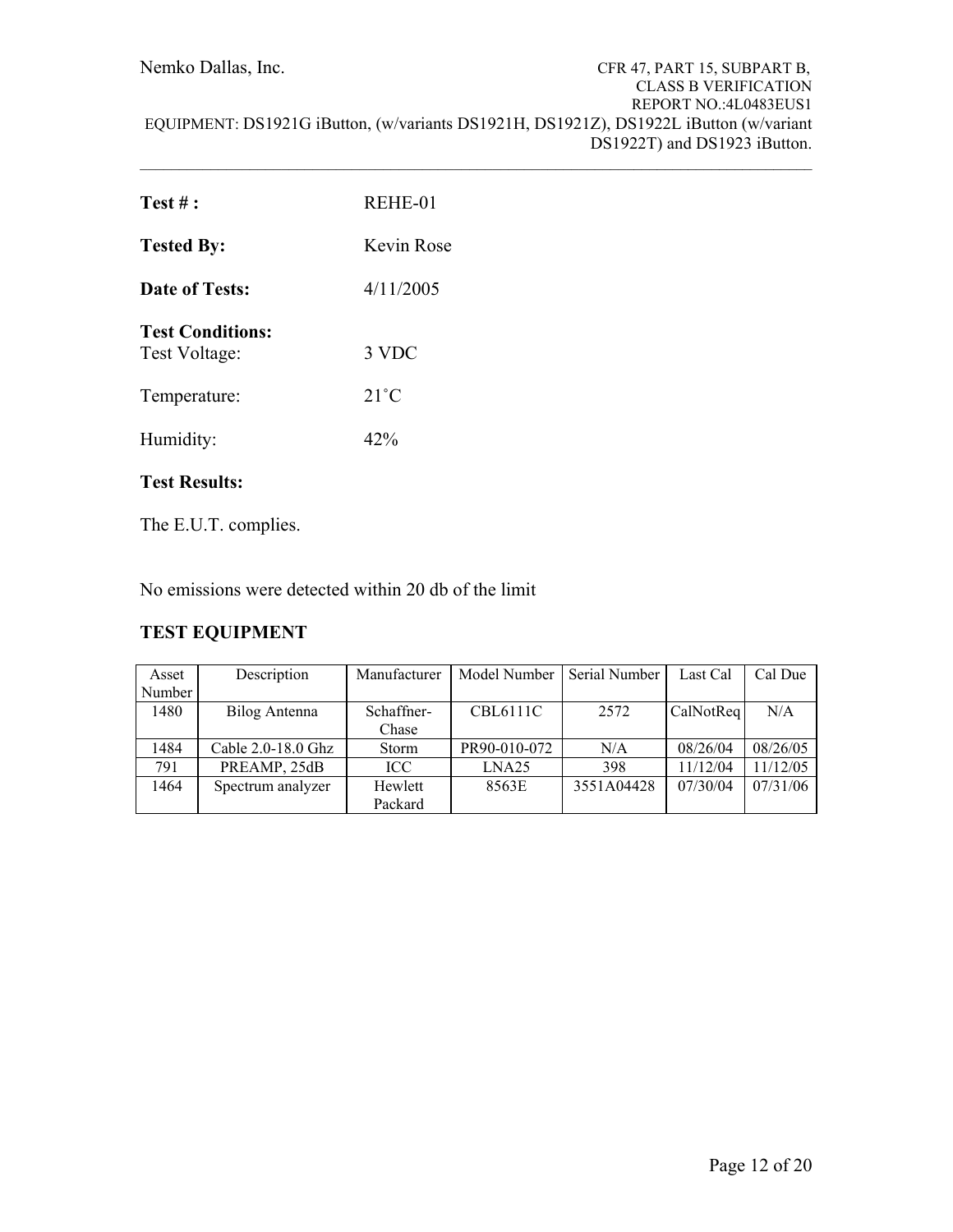|                                                                                                                                                               |                                                                              |                                                                       |                                                                                                           | <b>Radiated Emissions Data</b>                                       |                                                                                  |                            |                        |                      |                                                                                                                             |  |
|---------------------------------------------------------------------------------------------------------------------------------------------------------------|------------------------------------------------------------------------------|-----------------------------------------------------------------------|-----------------------------------------------------------------------------------------------------------|----------------------------------------------------------------------|----------------------------------------------------------------------------------|----------------------------|------------------------|----------------------|-----------------------------------------------------------------------------------------------------------------------------|--|
| Complete<br>Preliminary                                                                                                                                       | X.                                                                           |                                                                       |                                                                                                           |                                                                      |                                                                                  | Job #: 4L0483E             | Page                   | 1                    | Test $#$ : REHE-01<br>2<br>οf                                                                                               |  |
| Client Name:<br>EUT Name:<br>EUT Model #:<br>EUT Part $#$ :<br>EUT Serial #:<br>EUT Config.:                                                                  | None                                                                         | Dallas Semiconductor<br>DS1923-F5 DS1921G-F50<br>Data Logging Mission | THERMOCHRON/HYGROCHRON                                                                                    |                                                                      |                                                                                  |                            |                        |                      | DS1921G iButton, (w/variants DS1921H, DS1921Z), DS1922L iButton (w/variant DS1922T) and DS1923 iButton.                     |  |
| Specification:<br>Rod. Ant. #:<br>Bicon Ant.#:<br>Log Ant $#$ :<br>Bilog Ant.#:<br>Dipole Ant.#:<br>Cable#:<br>Preamp#:<br>Limiter#:<br>Atten#:<br>Detector#: | <b>NA</b><br>760<br>NA<br>ΝA<br>NA<br>1522<br>791<br>NA<br><b>NA</b><br>1464 | CFR 47 Part 15, Class B                                               | Temp. (deg. C): 21<br>Humidity (%):<br>EUT Voltage:<br>EUT Frequency:<br>Phase:<br>Location:<br>Distance: | 42<br>3 VDC<br><b>NA</b><br><b>NA</b><br>AC <sub>3</sub><br>3 METERS |                                                                                  | Reference:                 |                        | CISPR <sub>22</sub>  | Date: 04/11/05<br>Time: 13:00<br>Staff: Kevin Rose<br>Photo ID: REHE-01<br>Peak Bandwidth:100 KHz<br>Video Bandwidth100 KHz |  |
| Meas.<br>Ant.<br>Freq.<br>Pol.<br>(MHz)<br>(H/V)                                                                                                              | Atten.<br>(dB)                                                               | Meter<br>Reading<br>(dBuV)                                            | Antenna<br>Path<br>Factor<br>Loss<br>(dB)<br>(dB)                                                         | <b>RF</b><br>Gain<br>(dB)                                            | Corrected<br>Reading<br>(dBuV/m)                                                 | Spec.<br>limit<br>(dBuV/m) | CR/SL<br>Diff.<br>(dB) | Pass<br>Fail<br>Unc. | QP readings<br>Comment                                                                                                      |  |
| dBu\//m<br>80.0                                                                                                                                               | Date: 04/11/2005<br>CISPR 22 B RADIATED                                      | Time: 09:13:15 WO#: 4                                                 | Test Distance: 3 Meters                                                                                   | Sequence#: 1                                                         |                                                                                  |                            |                        |                      |                                                                                                                             |  |
| 70.0                                                                                                                                                          |                                                                              |                                                                       |                                                                                                           |                                                                      |                                                                                  |                            |                        |                      |                                                                                                                             |  |
| 60.0                                                                                                                                                          |                                                                              |                                                                       |                                                                                                           |                                                                      |                                                                                  |                            |                        |                      |                                                                                                                             |  |
| 50.0<br>40.0                                                                                                                                                  |                                                                              |                                                                       |                                                                                                           |                                                                      |                                                                                  |                            |                        |                      |                                                                                                                             |  |
| 30.0                                                                                                                                                          |                                                                              |                                                                       |                                                                                                           |                                                                      |                                                                                  |                            | CISPR 22 B RADIATED    |                      |                                                                                                                             |  |
| 20.0                                                                                                                                                          |                                                                              |                                                                       |                                                                                                           |                                                                      |                                                                                  |                            |                        |                      |                                                                                                                             |  |
| 10.0<br>0.0                                                                                                                                                   | finitivization of providers that                                             |                                                                       |                                                                                                           |                                                                      | www.internationalander.com/www.internationalander.com/www.internationalander.com |                            |                        |                      |                                                                                                                             |  |
| $-10.0$                                                                                                                                                       |                                                                              |                                                                       |                                                                                                           |                                                                      |                                                                                  |                            |                        |                      |                                                                                                                             |  |
| 30MHz<br>\EMCShare\AUTOMATE\DATASHTS\RADEMEV Rev C.xlsDocument Control #EMC DS EM RAD HFE                                                                     |                                                                              |                                                                       | 100MHz                                                                                                    |                                                                      |                                                                                  |                            |                        |                      | 1 G Hz                                                                                                                      |  |

# **Test Data –Radiated Emissions, Electric Field, Test#REHE-01**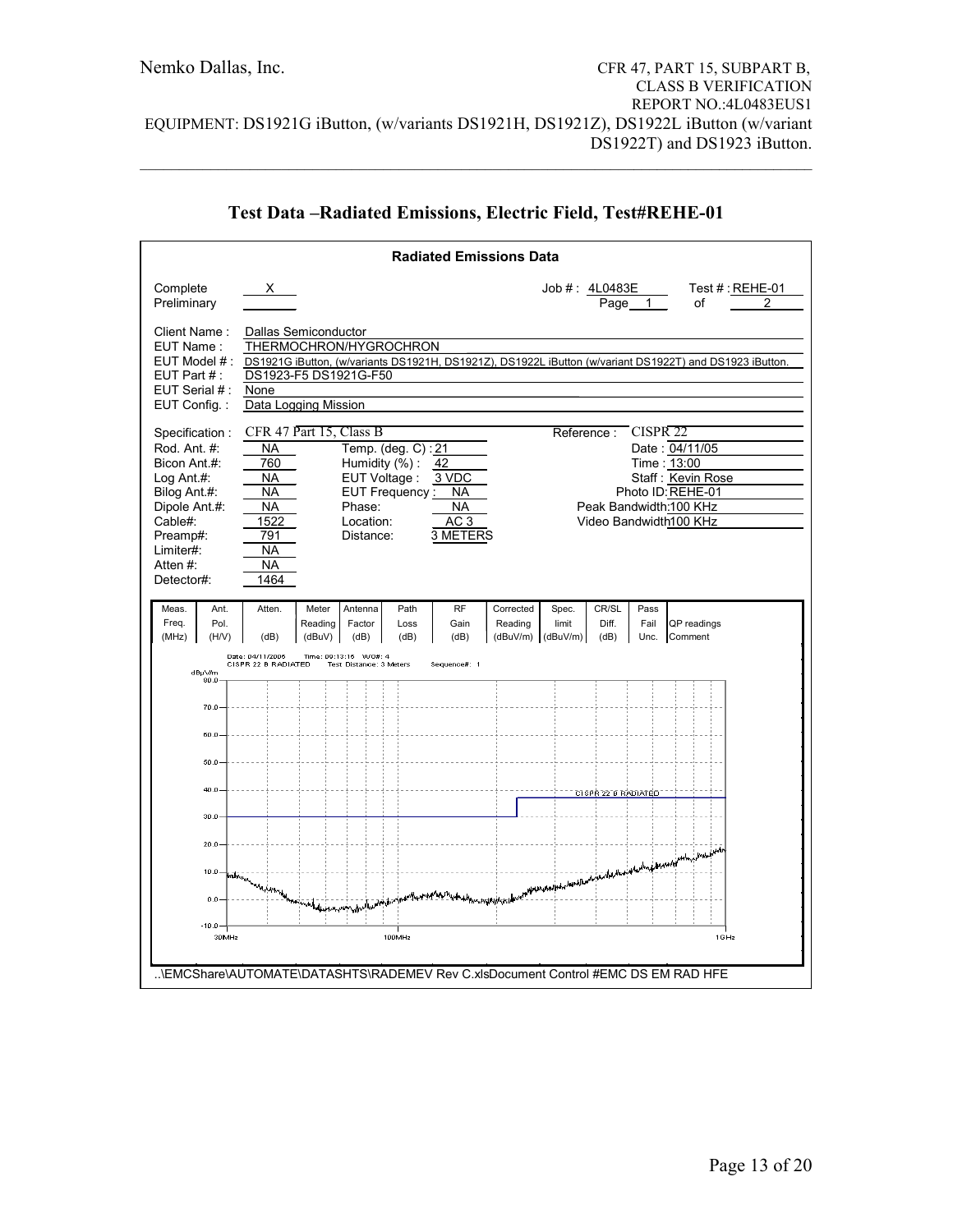|  |  | Test Data Radiated Emissions, Electric Field, Test#REHE-01 Cont. |  |
|--|--|------------------------------------------------------------------|--|
|  |  |                                                                  |  |

|                                                          |                       |                                                                                |                            |                                                  |                      | <b>Radiated Emissions Data</b> |                                     |                            |                        |                      |         |                                                                                                          |
|----------------------------------------------------------|-----------------------|--------------------------------------------------------------------------------|----------------------------|--------------------------------------------------|----------------------|--------------------------------|-------------------------------------|----------------------------|------------------------|----------------------|---------|----------------------------------------------------------------------------------------------------------|
| Complete<br>Preliminary                                  |                       | X —                                                                            |                            |                                                  |                      |                                |                                     |                            |                        | Page 2               | οf      | Job #: 4L0483E ____ Test #: _REHE-01<br>2                                                                |
| Client Name:<br>EUT Name:<br>EUT Model #:<br>EUT Part #: |                       | <b>Dallas Semiconductor</b><br>THERMOCHRON/HYGROCHRON<br>DS1923-F5 DS1921G-F50 |                            |                                                  |                      |                                |                                     |                            |                        |                      |         | DS1921G iButton, (w/variants DS1921H, DS1921Z), DS 1922L iButton (w/variant DS1922T) and DS1923 iButton. |
| EUT Serial #:<br>EUT Config.:                            |                       | None<br>Data Logging Mission                                                   |                            |                                                  |                      |                                |                                     |                            |                        |                      |         |                                                                                                          |
| Specification:                                           |                       | CFR 47 Part 15, Class B                                                        |                            |                                                  |                      |                                |                                     | Reference:                 |                        | CISPR <sub>22</sub>  |         |                                                                                                          |
| Meas.<br>Freq.<br>(MHz)                                  | Ant.<br>Pol.<br>(H/V) | Det.<br>Atten.<br>(dB)                                                         | Meter<br>Reading<br>(dBuV) | Antenna<br>Factor<br>(dB)                        | Path<br>Loss<br>(dB) | <b>RF</b><br>Gain<br>(dB)      | Corrected<br>Reading<br>(dBuV/m)    | Spec.<br>limit<br>(dBuV/m) | CR/SL<br>Diff.<br>(dB) | Pass<br>Fail<br>Unc. | Comment |                                                                                                          |
|                                                          | dBµ\//m<br>80.0       | Date: 04/11/2005<br>CISPR 22 B RADIATED                                        |                            | Time: 09:10:26 WO#: 4<br>Test Distance: 3 Meters |                      | Sequence#: 1                   |                                     |                            |                        |                      |         |                                                                                                          |
|                                                          | 70.0                  |                                                                                |                            |                                                  |                      |                                |                                     |                            |                        |                      |         |                                                                                                          |
|                                                          | 60.0                  |                                                                                |                            |                                                  |                      |                                |                                     |                            |                        |                      |         |                                                                                                          |
|                                                          | 50.0                  |                                                                                |                            |                                                  |                      |                                |                                     |                            |                        |                      |         |                                                                                                          |
|                                                          | 40.0                  |                                                                                |                            |                                                  |                      |                                |                                     |                            | CISPR 22 B RADIATED    |                      |         |                                                                                                          |
|                                                          | 30.0                  |                                                                                |                            |                                                  |                      |                                |                                     |                            |                        |                      |         |                                                                                                          |
|                                                          | 20.0                  |                                                                                |                            |                                                  |                      |                                |                                     |                            |                        |                      |         |                                                                                                          |
|                                                          | 10.0 <sub>1</sub>     | Furthermore of Guard Hamburg                                                   |                            |                                                  |                      |                                |                                     |                            |                        |                      |         |                                                                                                          |
|                                                          | 0.0                   |                                                                                |                            | املابي                                           |                      |                                |                                     |                            |                        |                      |         |                                                                                                          |
|                                                          | $-10.0$<br>30MHz      |                                                                                |                            |                                                  | 100MHz               |                                |                                     |                            |                        |                      | 1GHz    |                                                                                                          |
|                                                          |                       |                                                                                |                            |                                                  |                      |                                | Document Control #EMC DS EM RAD HFE |                            |                        |                      |         |                                                                                                          |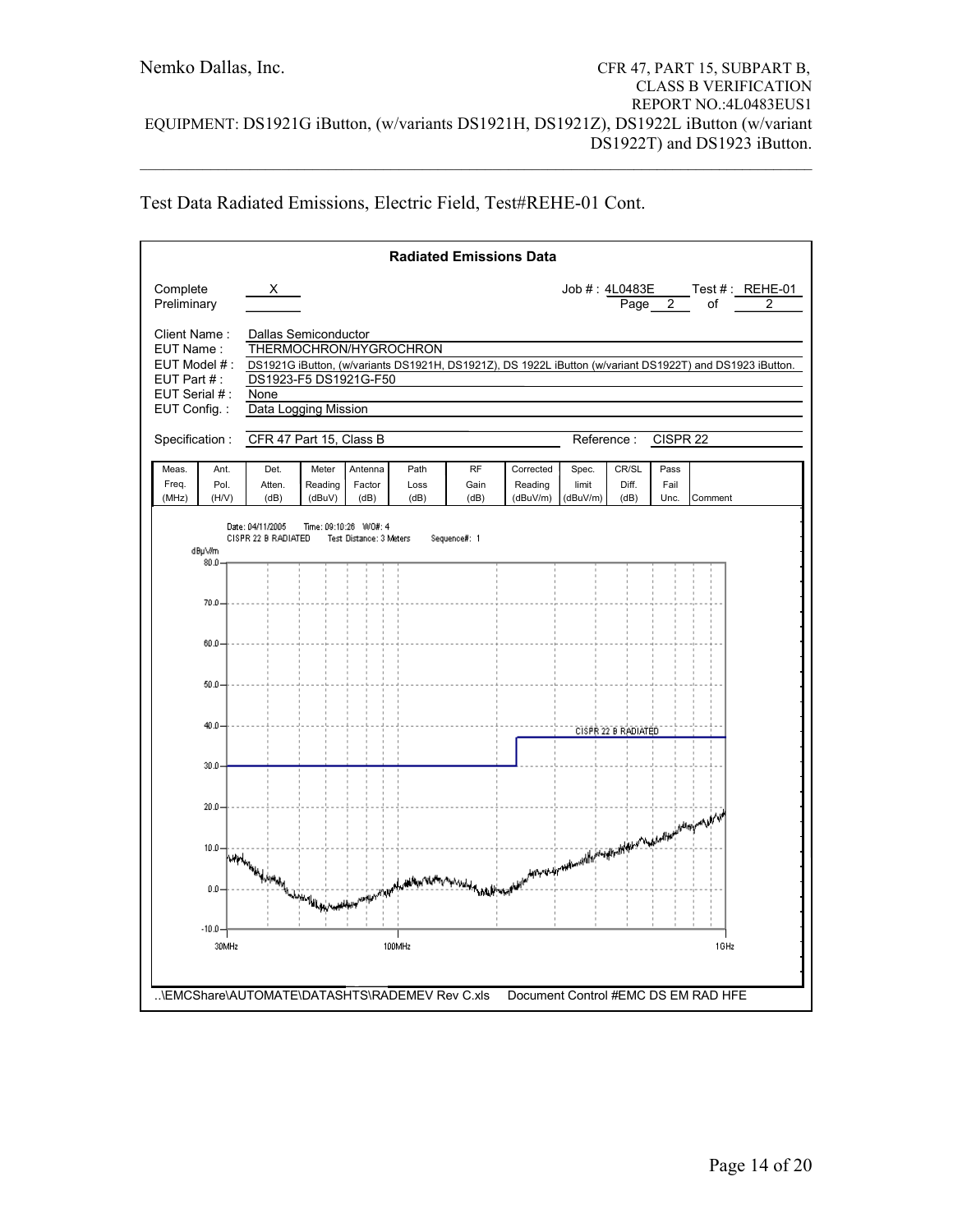

# **Test Photographs - Test # REHE-01**

 $\mathcal{L}_\mathcal{L} = \{ \mathcal{L}_\mathcal{L} = \{ \mathcal{L}_\mathcal{L} = \{ \mathcal{L}_\mathcal{L} = \{ \mathcal{L}_\mathcal{L} = \{ \mathcal{L}_\mathcal{L} = \{ \mathcal{L}_\mathcal{L} = \{ \mathcal{L}_\mathcal{L} = \{ \mathcal{L}_\mathcal{L} = \{ \mathcal{L}_\mathcal{L} = \{ \mathcal{L}_\mathcal{L} = \{ \mathcal{L}_\mathcal{L} = \{ \mathcal{L}_\mathcal{L} = \{ \mathcal{L}_\mathcal{L} = \{ \mathcal{L}_\mathcal{$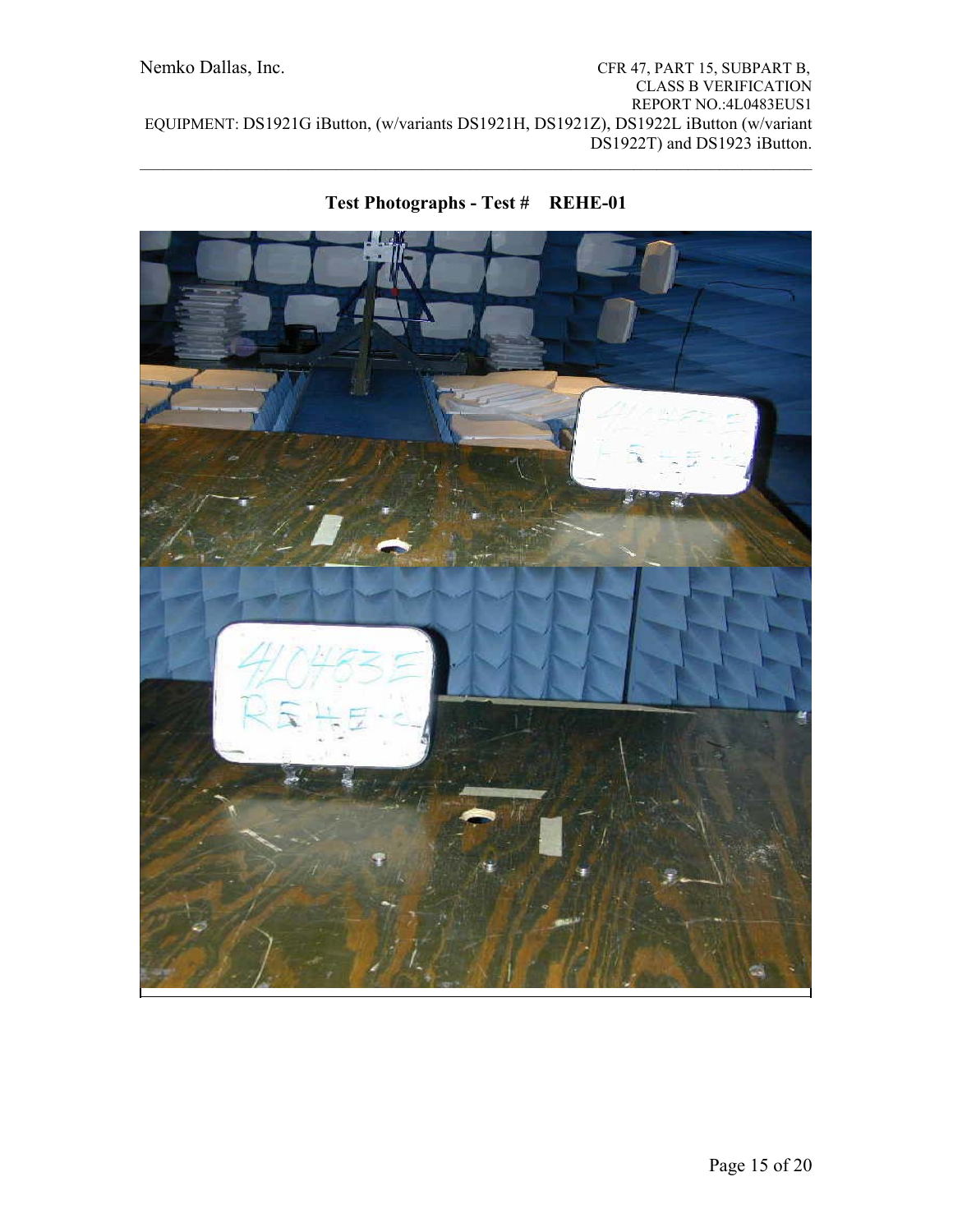# **Section 6. Microwave Radiated Emissions**

## **Purpose:**

The tests are intended to demonstrate the compliance of the Equipment Under Test (E.U.T.) to the limits for radiated emissions as defined by CFR 47, Part 15, Subpart B, Class B, Paragraph Number 15.109.

Microwave Radiated Emissions testing was not performed for the following reason:

E.U.T. has no clock frequencies above 107MHz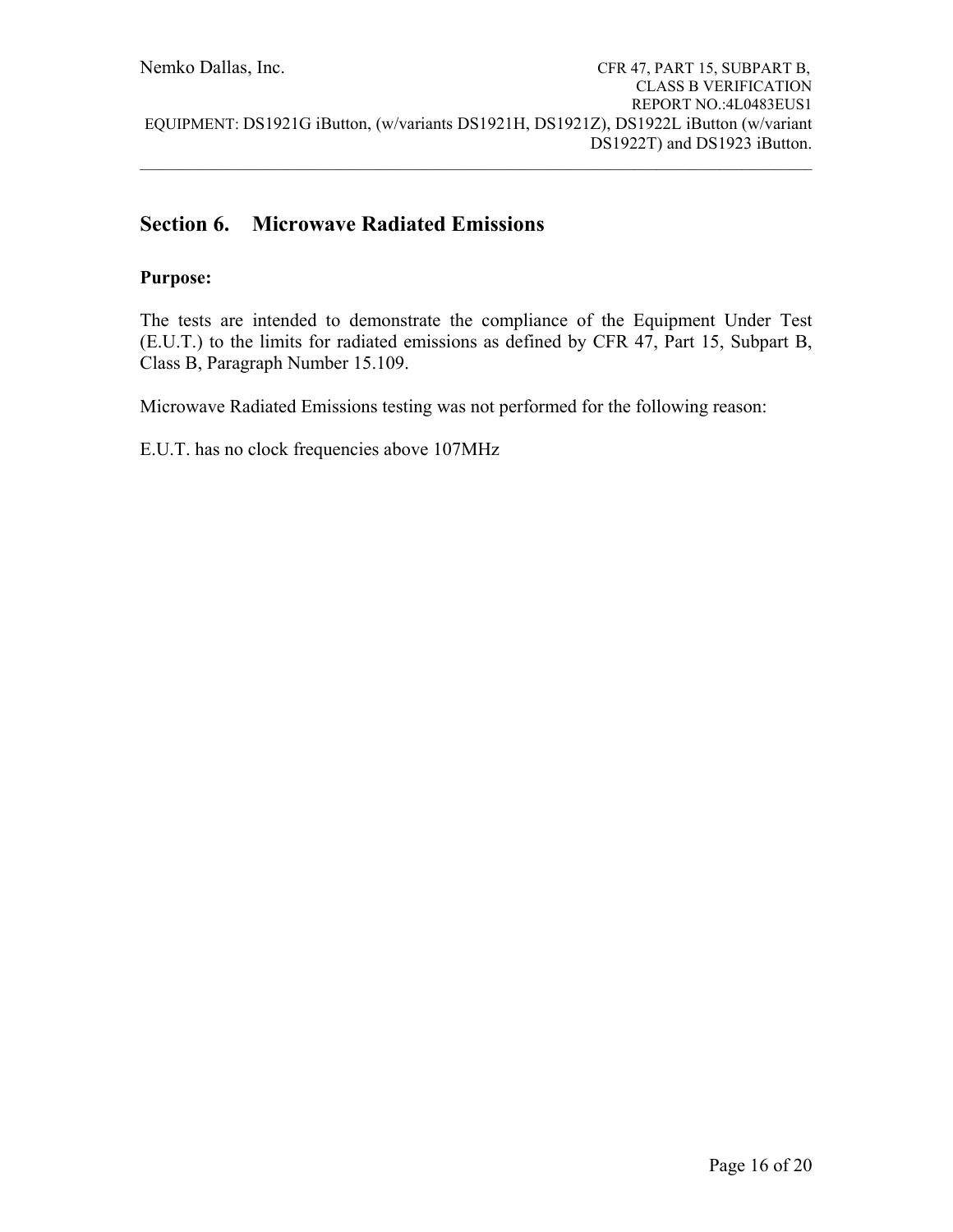$\mathcal{L}_\mathcal{L} = \{ \mathcal{L}_\mathcal{L} = \{ \mathcal{L}_\mathcal{L} = \{ \mathcal{L}_\mathcal{L} = \{ \mathcal{L}_\mathcal{L} = \{ \mathcal{L}_\mathcal{L} = \{ \mathcal{L}_\mathcal{L} = \{ \mathcal{L}_\mathcal{L} = \{ \mathcal{L}_\mathcal{L} = \{ \mathcal{L}_\mathcal{L} = \{ \mathcal{L}_\mathcal{L} = \{ \mathcal{L}_\mathcal{L} = \{ \mathcal{L}_\mathcal{L} = \{ \mathcal{L}_\mathcal{L} = \{ \mathcal{L}_\mathcal{$ 

# **Section 7 Test Methods and Block Diagrams.**

## **Conducted Emissions (Mains Ports)**

- Applicable Test Standard: CFR 47, FCC Pt 15, Subpart B
- The test set-up is as per the test configuration diagram.
- The E.U.T. is configured as typically used.
- The E.U.T. and any accessories are operated with typical load conditions.
- Conducted powerline measurements are made from 150 kHz to 30 MHz.
- For each current carrying conductor of each power cord associated with the E.U.T., the emission closest to the limit is recorded.
- Final measurements are made using a spectrum analyzer with 10 kHz RBW, peak detector.
- Any emissions that are close to the limit are measured using a test receiver with 10 kHz bandwidth, CISPR quasi-peak detector.

## **Test Configuration - Powerline Conducted Emissions:**

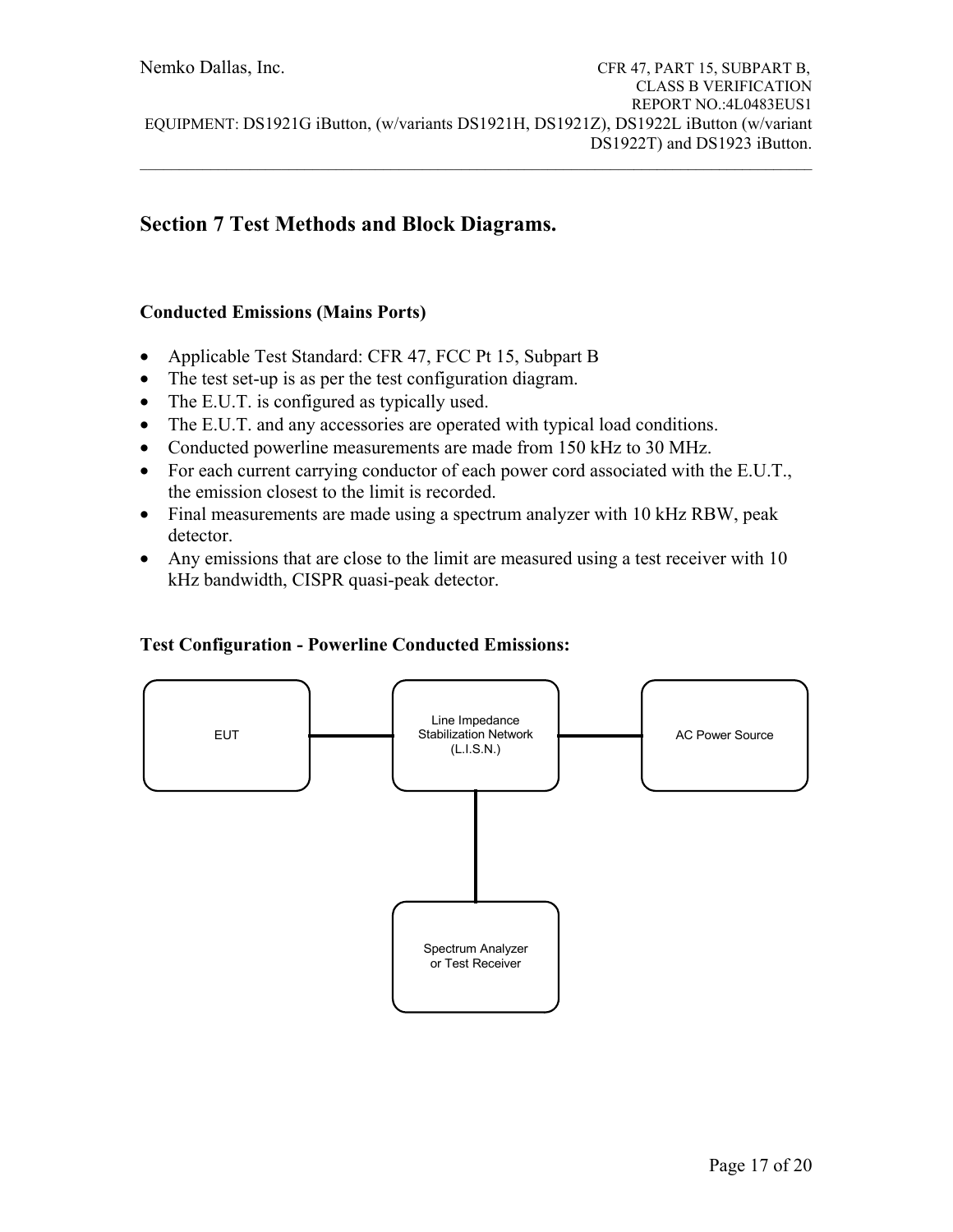# **Radiated Emissions**

# **Test Method - Radiated Emissions:**

- Applicable Test Standard: CFR47, FCC Pt 15, Subpart B
- The test set-up in the shielded room is as per the test configuration diagram.
- The E.U.T. is configured as typically used.
- The E.U.T. and any accessories are operated with typical load conditions.
- Radiated emissions measurements are made from 30 MHz to 1000 MHz.
- The equipment was prescanned in the shielded room using a spectrum analyzer and broadband antenna to produce a list of frequencies to be investigated in the open area test site.
- The equipment is then set-up on an open area test site.
- Variations in antenna height, antenna polarization, and E.U.T. azimuth are explored to produce the emission that has the highest amplitude relative to the limit.
- The frequencies noted in the preliminary test are investigated on the open-air site where amplitude measurements are made.
- If ambient signal field strength is high at 10 meter, the measurements may be performed at 3 meter and extrapolated to the requisite distance.
- All emissions within  $\pm 5$  dB of the limit are re-measured using a dipole antenna.
- If less than six emissions are better than 20 dB below limit, the noise level of the measuring instrument at representative frequencies is also reported.
- Any emissions above 1 GHz are measured using a horn antenna and low noise preamplifier.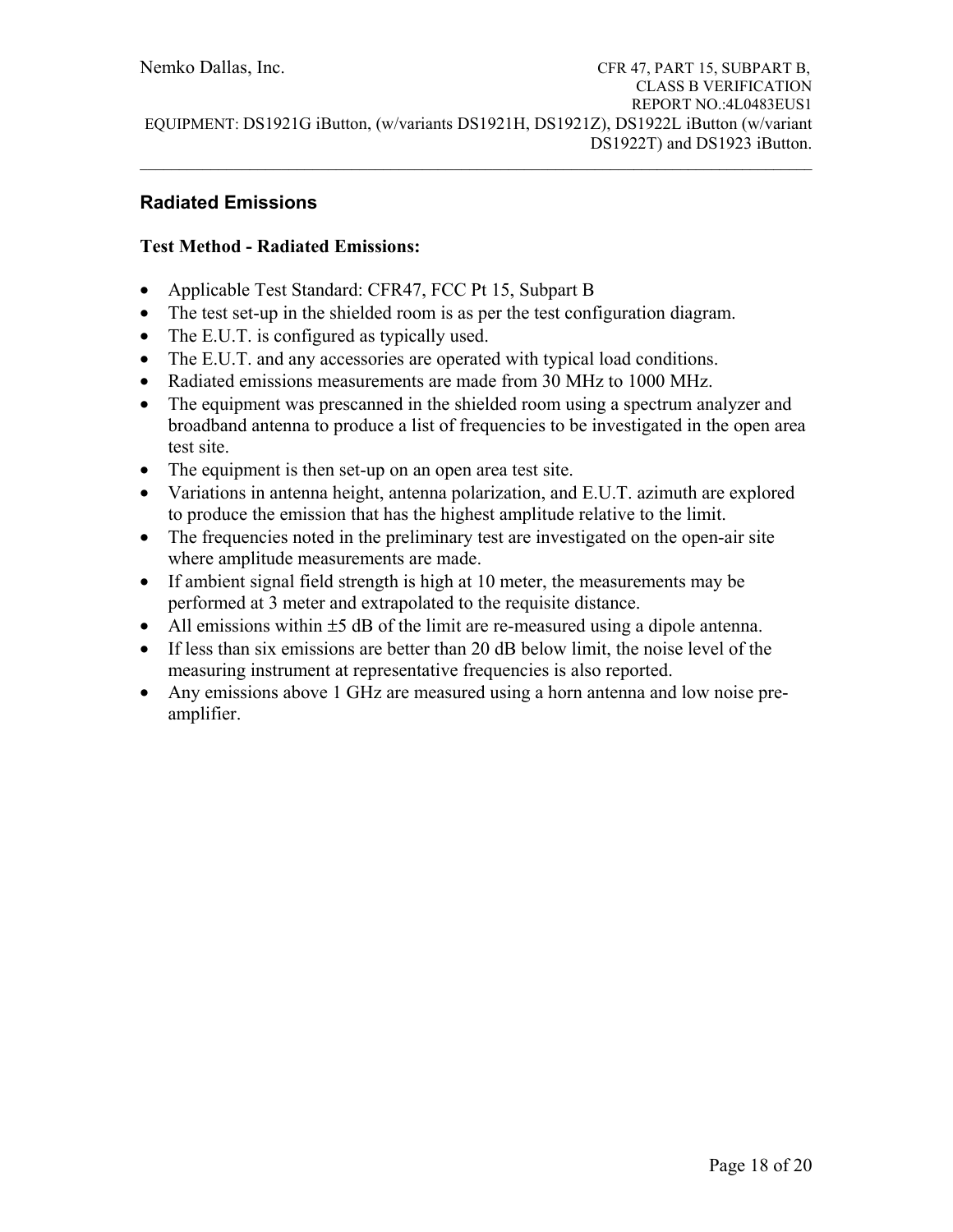$\mathcal{L}_\mathcal{L} = \{ \mathcal{L}_\mathcal{L} = \{ \mathcal{L}_\mathcal{L} = \{ \mathcal{L}_\mathcal{L} = \{ \mathcal{L}_\mathcal{L} = \{ \mathcal{L}_\mathcal{L} = \{ \mathcal{L}_\mathcal{L} = \{ \mathcal{L}_\mathcal{L} = \{ \mathcal{L}_\mathcal{L} = \{ \mathcal{L}_\mathcal{L} = \{ \mathcal{L}_\mathcal{L} = \{ \mathcal{L}_\mathcal{L} = \{ \mathcal{L}_\mathcal{L} = \{ \mathcal{L}_\mathcal{L} = \{ \mathcal{L}_\mathcal{$ 

## **Test Configuration - Radiated Emissions:**

### **Radiated Pre-scan:**

![](_page_18_Figure_3.jpeg)

# **Outdoor Test Site for Radiated Emissions:**

![](_page_18_Figure_5.jpeg)